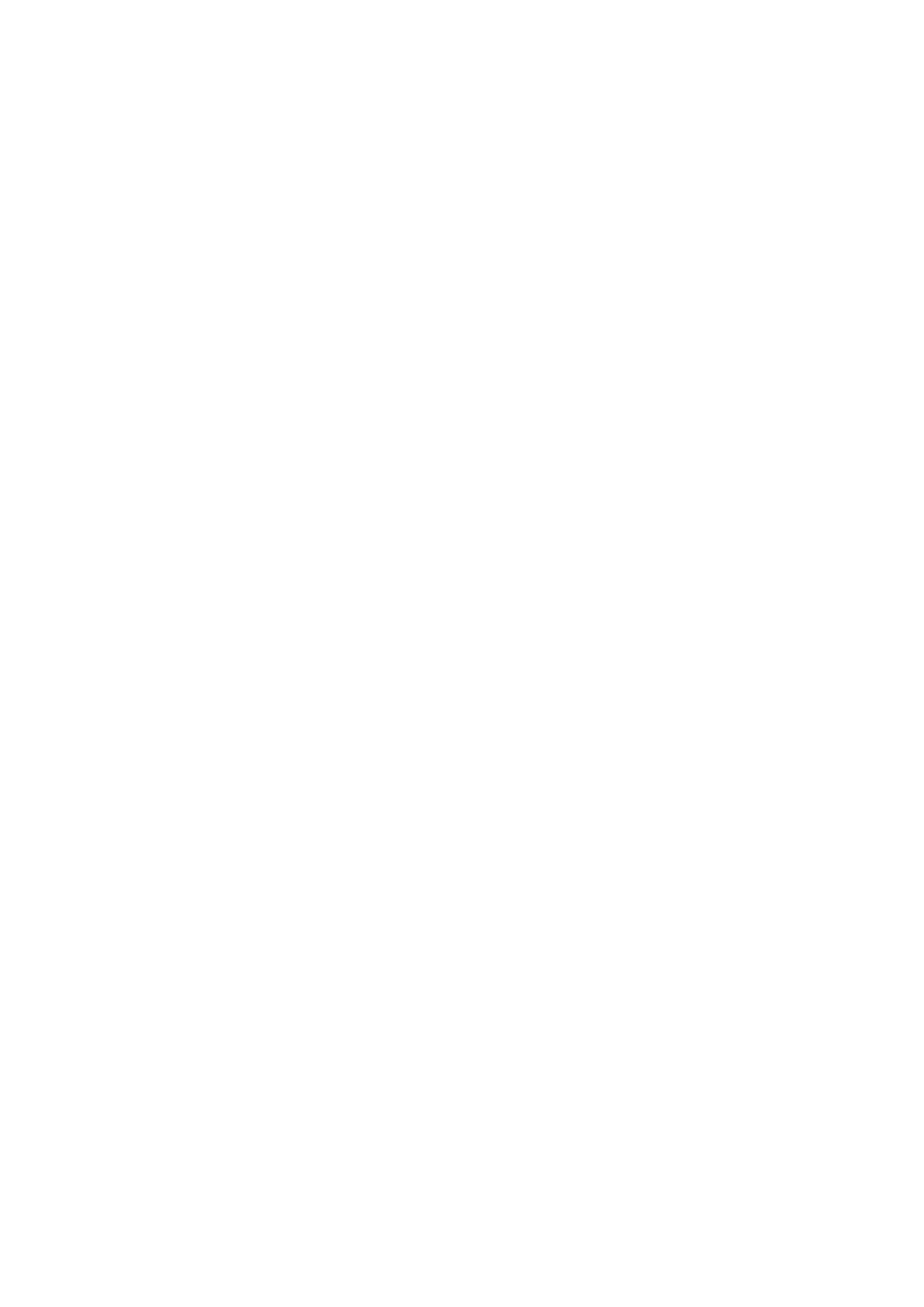

## **1 Welcome**

Chairperson I Fordham opened the meeting and welcomed everyone in attendance. Member Toki led the meeting in a karakia.

## **2 Apologies**

There were no apologies.

#### **3 Declaration of Interest**

Member V Toki declared an interest in respect to Motairehe Marae Trust's funding support at item 12 – Allocation of funding to support communications and marketing of the Motairehe Marae initiated rāhui on the waters around Aotea report.

## **4 Confirmation of Minutes**

Resolution number GBI/2022/61

MOVED by Chairperson I Fordham, seconded by Member P O'Shea:

**That the Aotea / Great Barrier Local Board:**

**a) confirm the ordinary minutes of its meeting, held on Tuesday, 24 May 2022 as true and correct.**

**CARRIED**

#### **5 Leave of Absence**

There were no leaves of absence.

#### **6 Acknowledgements**

There were no acknowledgements.

#### **7 Petitions**

There were no petitions.

#### **8 Deputations**

There were no deputations.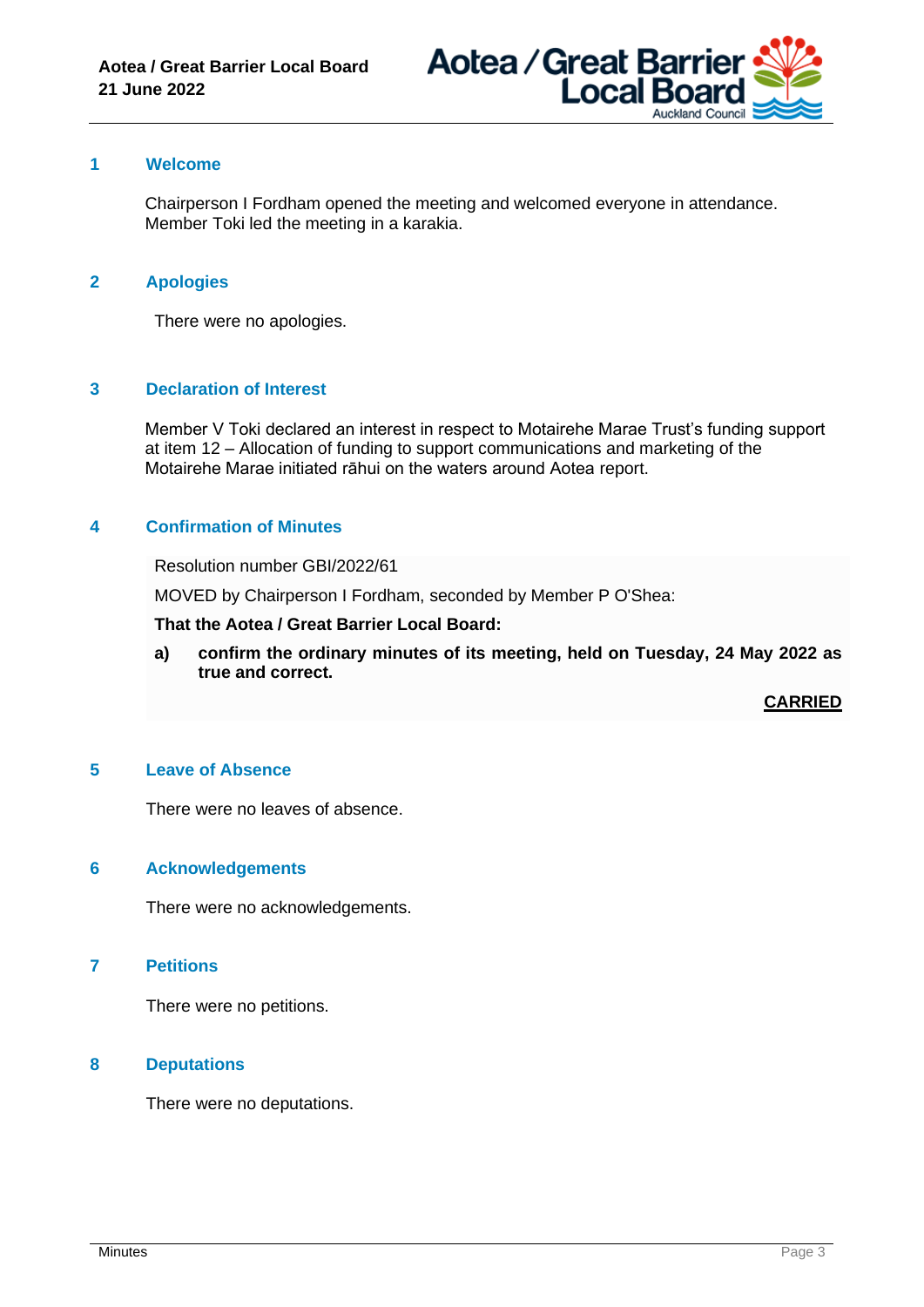

## **9 Public Forum**

There was no public forum.

#### **10 Extraordinary Business**

There was no extraordinary business.

## **11 Adoption of the Aotea / Great Barrier Local Board Agreement 2022/2023**

An updated version of the Aotea / Great Barrier Local Board Agreement 2022/2023 was tabled. A copy of the tabled document has been placed on the official minutes and is available on the Auckland Council website as a minutes attachment.

Resolution number GBI/2022/62

MOVED by Chairperson I Fordham, seconded by Member S Daly:

**That the Aotea / Great Barrier Local Board:**

- **a) adopt the local content for the Annual Budget, which includes the Aotea / Great Barrier Local Board Agreement 2022/2023, the message from the chair, and local board advocacy as per tabled document.**
- **b) adopt a local fees and charges schedule for 2022/2023 (Attachment B to the agenda report).**
- **c) delegate authority to the Chair to make any final changes to the local content for the Annual Budget 2022/2023 (the Aotea / Great Barrier Local Board Agreement 2022/2023, message from the chair, and local board advocacy).**
- **d) note that the resolutions of this meeting will be reported back to the Governing Body when it meets to adopt the Annual Budget 2022/2023, including each Local Board Agreement, on 29 June 2022.**
- **e) thank Jacqui Fyers and Audrey Gan for their work on the Aotea / Great Barrier Local Board Agreement 2022/2023.**

## **CARRIED**

## **Attachments**

A 21 June 2022 Aotea / Great Barrier Local Board, item 11 - Adoption of the Aotea / Great Barrier Local Board Agreement 2022/2023 report, tabled item 11 - updated Aotea / Great Barrier LBA2022/2023